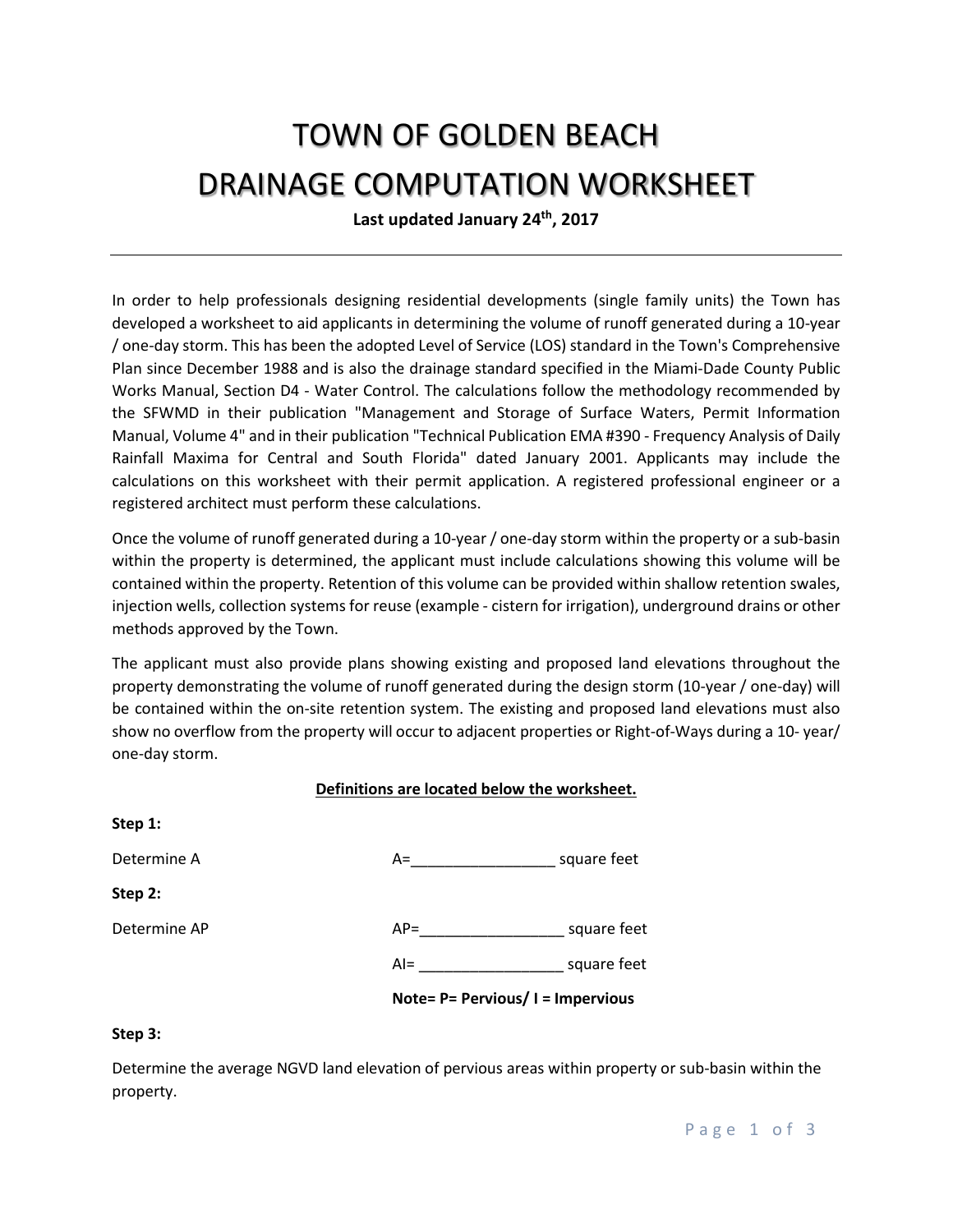| Town of Golden Beach                  |
|---------------------------------------|
| <b>Drainage Computation Worksheet</b> |
| Last Updated January 24th 2017        |

Property Address\_\_\_\_\_\_

| Average Elevation of Pervious Areas= | feet NGVD |
|--------------------------------------|-----------|
|                                      |           |

### **Step 4:**

Determine the distance between the average high ground water elevation and the average elevation of the previous areas. For design purposes, the average high ground water elevation for most of Golden Beach is 2 feet NGVD (Additionally, please check with your geotechnical engineer and/or geotechnical report.)

Distance= \_\_\_\_\_\_\_\_\_\_\_\_\_\_\_ feet

### **Step 5:**

Determine an  $S_1$  value from the table below:

| Distance between ground water table and | S <sub>1</sub> |
|-----------------------------------------|----------------|
| average elevation of pervious areas,    |                |
| 1 foot                                  | 0.45 inches    |
| 2 feet                                  | 1.88 inches    |
| 3 feet                                  | 4.95 inches    |
| 4 feet                                  | 8.18 inches    |
| >4 feet                                 | 8.18 inches    |

If necessary, compute a value of  $S_1$  by interpolation.

S1= \_\_\_\_\_\_\_\_\_\_\_\_\_\_\_\_\_\_\_\_\_\_\_\_\_\_ inches

# **Step 6:**

Determine S as:

 $S = \underline{AP}$ 

A  $*S_1$ S is computed in inches  $S =$  \_\_\_\_\_\_\_\_\_\_\_\_\_\_ inches

# **Step 7:**

Determine runoff depth (R) as:

$$
R = \frac{(P-0.2 \cdot S)^2}{(P+0.8 \cdot S)}
$$

Where P= 7.00 inches of rainfall produced during a 10- year/ one-day storm. Then:

 $R = (7.00 - 0.2 * S)^2$